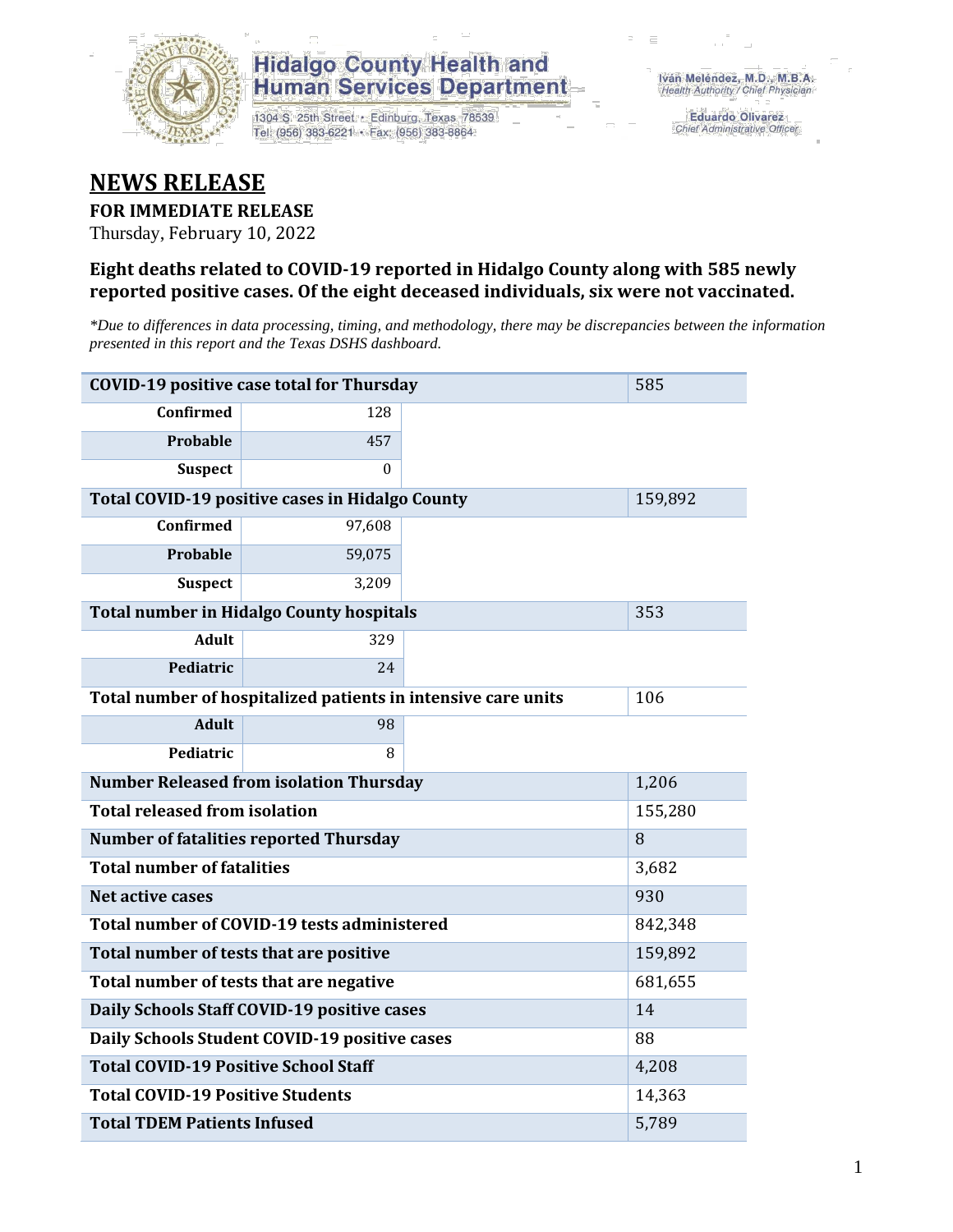

1304 S. 25th Street · Edinburg, Texas 78539 Tel: (956) 383-6221 · Fax: (956) 383-8864

**Eduardo Olivarez** Chief Administrative Officer

*Hidalgo County uses the case status definition provided by the Texas Department of State Health Service's 2020 Epi Case Criteria Guide revised November 2020.*

- *1. Confirmed: A person who has tested positive through a molecular or PCR (oral or nasal swabs) test that looks for the presence of the virus's genetic material.*
- *2. Probable: A person who meets presumptive laboratory evidence through detection of COVID-19 by antigen test in a respiratory specimen.*
- *3. Suspect: A person who meets supported laboratory evidence through detection of specific antibodies in serum, plasma, whole body, and no prior history of being confirmed or probable case.*

*For more information of case status definition for COVID-19, please refer to:*

<https://www.dshs.state.tx.us/IDCU/investigation/epi-case-criteria-guide/2020-Epi-Case-Criteria-Guide.pdf>

| Casc Dicanuuwii by Age Gruup. |                        |  |  |  |  |  |  |
|-------------------------------|------------------------|--|--|--|--|--|--|
| <b>Age Range</b>              | <b>Number of Cases</b> |  |  |  |  |  |  |
| $0 - 11$                      | 109                    |  |  |  |  |  |  |
| 12-19                         | 117                    |  |  |  |  |  |  |
| 20s                           | 71                     |  |  |  |  |  |  |
| 30s                           | 79                     |  |  |  |  |  |  |
| 40s                           | 64                     |  |  |  |  |  |  |
| 50s                           | 62                     |  |  |  |  |  |  |
| 60s                           | 32                     |  |  |  |  |  |  |
| 70+                           | 51                     |  |  |  |  |  |  |
| Total:                        | 585                    |  |  |  |  |  |  |
|                               |                        |  |  |  |  |  |  |

Case Breakdown by Age Group: The deaths include:

|                | <b>Age Range</b> | Gender | <b>City</b> |
|----------------|------------------|--------|-------------|
| 1              | $70+$            | Female | Alton       |
| $\overline{2}$ | 40s              | Female | Edinburg    |
| 3              | $70+$            | Female | Edinburg    |
| 4              | 70+              | Male   | Undisclosed |
| 5              | 20s              | Male   | McAllen     |
| 6              | 70+              | Male   | McAllen     |
| $\overline{ }$ | $70+$            | Male   | Undisclosed |
| 8              | 70+              | Female | Pharr       |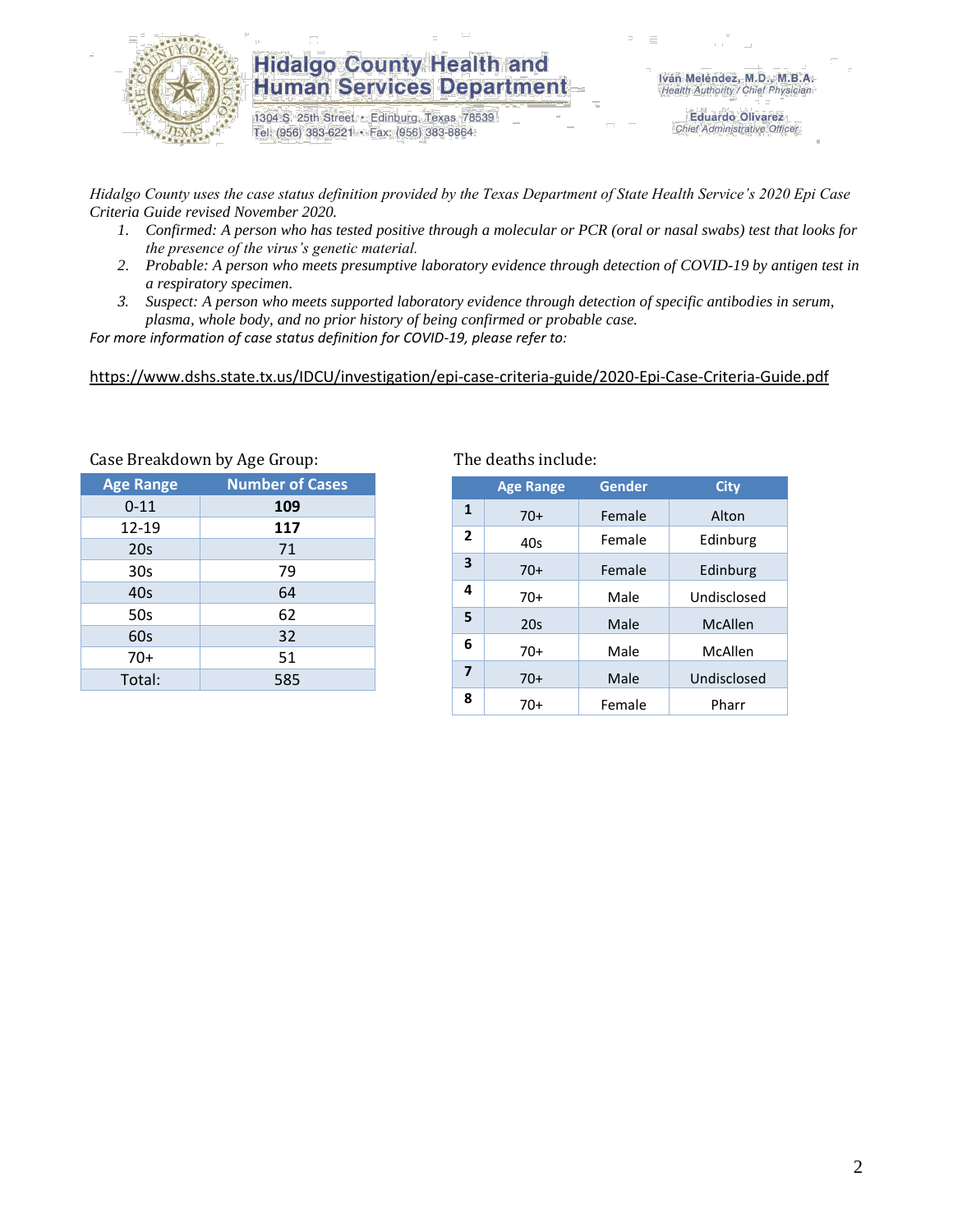

1304 S. 25th Street • Edinburg, Texas 78539<br>Tel: (956) 383-6221 • Fax: (956) 383-8864

Eduardo Olivarez<br>Chief Administrative Officer

#### Thursday, February 10, 2022 positive cases include:

|                         | <b>Age Range</b> | Gender      | <b>City</b> |     | <b>Age Range</b> | <b>Gender</b> | <b>City</b> |
|-------------------------|------------------|-------------|-------------|-----|------------------|---------------|-------------|
| $\mathbf{1}$            | $0 - 19$         | F           | Alamo       | 294 | 20s              | M             | Mission     |
| 2                       | $0 - 19$         | F           | Alamo       | 295 | 20s              | M             | Mission     |
| 3                       | $0 - 19$         | F           | Alamo       | 296 | 20s              | F             | Mission     |
| 4                       | $0 - 19$         | F           | Alamo       | 297 | 20s              | F             | Mission     |
| 5                       | $0 - 19$         | M           | Alamo       | 298 | 20s              | M             | Mission     |
| 6                       | $0 - 19$         | F           | Alamo       | 299 | 20s              | M             | Mission     |
| $\overline{\mathbf{z}}$ | 20s              | $\mathsf F$ | Alamo       | 300 | 20s              | F             | Mission     |
| 8                       | 30 <sub>s</sub>  | F           | Alamo       | 301 | 20s              | M             | Mission     |
| 9                       | 30 <sub>s</sub>  | F           | Alamo       | 302 | 20s              | F             | Mission     |
| 10                      | 40s              | F           | Alamo       | 303 | 20s              | F             | Mission     |
| 11                      | 60s              | F           | Alamo       | 304 | 20s              | F             | Mission     |
| 12                      | $0 - 19$         | M           | Alton       | 305 | 20s              | F             | Mission     |
| 13                      | $0 - 19$         | $\mathsf F$ | Alton       | 306 | 20s              | M             | Mission     |
| 14                      | $0 - 19$         | M           | Alton       | 307 | 20s              | F             | Mission     |
| 15                      | $0 - 19$         | M           | Alton       | 308 | 20s              | F             | Mission     |
| 16                      | $0 - 19$         | F           | Alton       | 309 | 20s              | M             | Mission     |
| 17                      | $0 - 19$         | M           | Alton       | 310 | 20s              | M             | Mission     |
| 18                      | $0 - 19$         | M           | Alton       | 311 | 20s              | F             | Mission     |
| 19                      | 20s              | $\mathsf F$ | Alton       | 312 | 20s              | F             | Mission     |
| 20                      | 20s              | M           | Alton       | 313 | 20s              | M             | Mission     |
| 21                      | 30 <sub>s</sub>  | $\mathsf F$ | Alton       | 314 | 20s              | F             | Mission     |
| 22                      | 40s              | F           | Alton       | 315 | 20s              | F             | Mission     |
| 23                      | 50s              | F           | Alton       | 316 | 20s              | F             | Mission     |
| 24                      | $70+$            | F           | Alton       | 317 | 20s              | F             | Mission     |
| 25                      | $0 - 19$         | F           | Donna       | 318 | 20s              | F             | Mission     |
| 26                      | $0 - 19$         | F           | Donna       | 319 | 20s              | M             | Mission     |
| 27                      | $0 - 19$         | F           | Donna       | 320 | 20s              | F             | Mission     |
| 28                      | $0 - 19$         | F           | Donna       | 321 | 20s              | F             | Mission     |
| 29                      | $0 - 19$         | F           | Donna       | 322 | 20s              | M             | Mission     |
| 30                      | $0 - 19$         | F           | Donna       | 323 | 30 <sub>s</sub>  | M             | Mission     |
| 31                      | $0 - 19$         | M           | Donna       | 324 | 30 <sub>s</sub>  | F             | Mission     |
| 32                      | $0 - 19$         | F           | Donna       | 325 | 30 <sub>s</sub>  | F             | Mission     |
| 33                      | 20s              | M           | Donna       | 326 | 30 <sub>s</sub>  | F             | Mission     |
| 34                      | 20s              | М           | Donna       | 327 | 30 <sub>s</sub>  | F             | Mission     |
| 35                      | 20s              | M           | Donna       | 328 | 30 <sub>s</sub>  | F             | Mission     |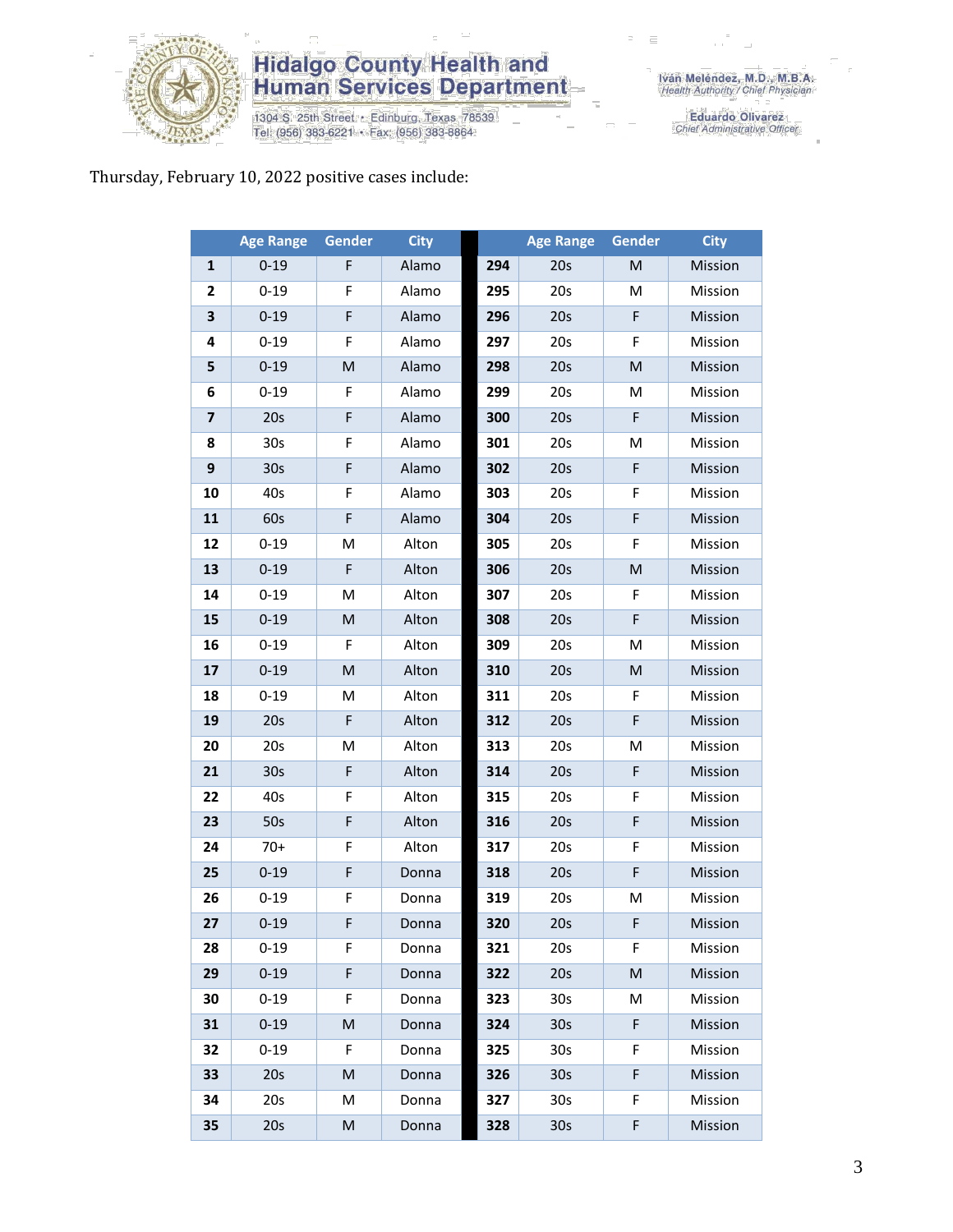

1304 S. 25th Street • Edinburg, Texas 78539<br>Tel: (956) 383-6221 • Fax: (956) 383-8864

| 36 | 30s             | Μ | Donna    | 329 | 30s             | F         | Mission |
|----|-----------------|---|----------|-----|-----------------|-----------|---------|
| 37 | 30 <sub>s</sub> | M | Donna    | 330 | 30 <sub>s</sub> | M         | Mission |
| 38 | 30s             | F | Donna    | 331 | 30 <sub>s</sub> | M         | Mission |
| 39 | 40s             | F | Donna    | 332 | 30 <sub>s</sub> | F         | Mission |
| 40 | 40s             | F | Donna    | 333 | 30s             | F         | Mission |
| 41 | 40s             | M | Donna    | 334 | 30 <sub>s</sub> | F         | Mission |
| 42 | 50s             | M | Donna    | 335 | 30s             | M         | Mission |
| 43 | 50s             | F | Donna    | 336 | 30 <sub>s</sub> | M         | Mission |
| 44 | 50s             | F | Donna    | 337 | 30s             | M         | Mission |
| 45 | 60s             | F | Donna    | 338 | 30 <sub>s</sub> | F         | Mission |
| 46 | $0 - 19$        | M | Edinburg | 339 | 30s             | F         | Mission |
| 47 | $0 - 19$        | M | Edinburg | 340 | 30 <sub>s</sub> | M         | Mission |
| 48 | $0 - 19$        | M | Edinburg | 341 | 30s             | F         | Mission |
| 49 | $0 - 19$        | M | Edinburg | 342 | 30 <sub>s</sub> | M         | Mission |
| 50 | $0 - 19$        | F | Edinburg | 343 | 30s             | F         | Mission |
| 51 | $0 - 19$        | M | Edinburg | 344 | 30 <sub>s</sub> | F         | Mission |
| 52 | $0 - 19$        | F | Edinburg | 345 | 30s             | F         | Mission |
| 53 | $0 - 19$        | M | Edinburg | 346 | 30 <sub>s</sub> | M         | Mission |
| 54 | $0 - 19$        | F | Edinburg | 347 | 30s             | м         | Mission |
| 55 | $0 - 19$        | F | Edinburg | 348 | 30 <sub>s</sub> | M         | Mission |
| 56 | $0 - 19$        | M | Edinburg | 349 | 30 <sub>s</sub> | F         | Mission |
| 57 | $0 - 19$        | M | Edinburg | 350 | 30 <sub>s</sub> | F         | Mission |
| 58 | $0 - 19$        | F | Edinburg | 351 | 40s             | M         | Mission |
| 59 | $0 - 19$        | F | Edinburg | 352 | 40s             | F         | Mission |
| 60 | $0 - 19$        | F | Edinburg | 353 | 40s             | F         | Mission |
| 61 | $0 - 19$        | M | Edinburg | 354 | 40s             | ${\sf M}$ | Mission |
| 62 | $0 - 19$        | M | Edinburg | 355 | 40s             | F         | Mission |
| 63 | $0 - 19$        | M | Edinburg | 356 | 40s             | F         | Mission |
| 64 | $0 - 19$        | F | Edinburg | 357 | 40s             | F         | Mission |
| 65 | $0 - 19$        | M | Edinburg | 358 | 40s             | M         | Mission |
| 66 | $0 - 19$        | M | Edinburg | 359 | 40s             | M         | Mission |
| 67 | $0 - 19$        | F | Edinburg | 360 | 40s             | M         | Mission |
| 68 | $0 - 19$        | F | Edinburg | 361 | 40s             | F         | Mission |
| 69 | $0 - 19$        | F | Edinburg | 362 | 40s             | F         | Mission |
| 70 | $0 - 19$        | F | Edinburg | 363 | 40s             | F         | Mission |
| 71 | $0 - 19$        | F | Edinburg | 364 | 40s             | M         | Mission |
| 72 | $0 - 19$        | M | Edinburg | 365 | 40s             | M         | Mission |
| 73 | $0 - 19$        | F | Edinburg | 366 | 40s             | M         | Mission |
| 74 | $0 - 19$        | F | Edinburg | 367 | 40s             | F         | Mission |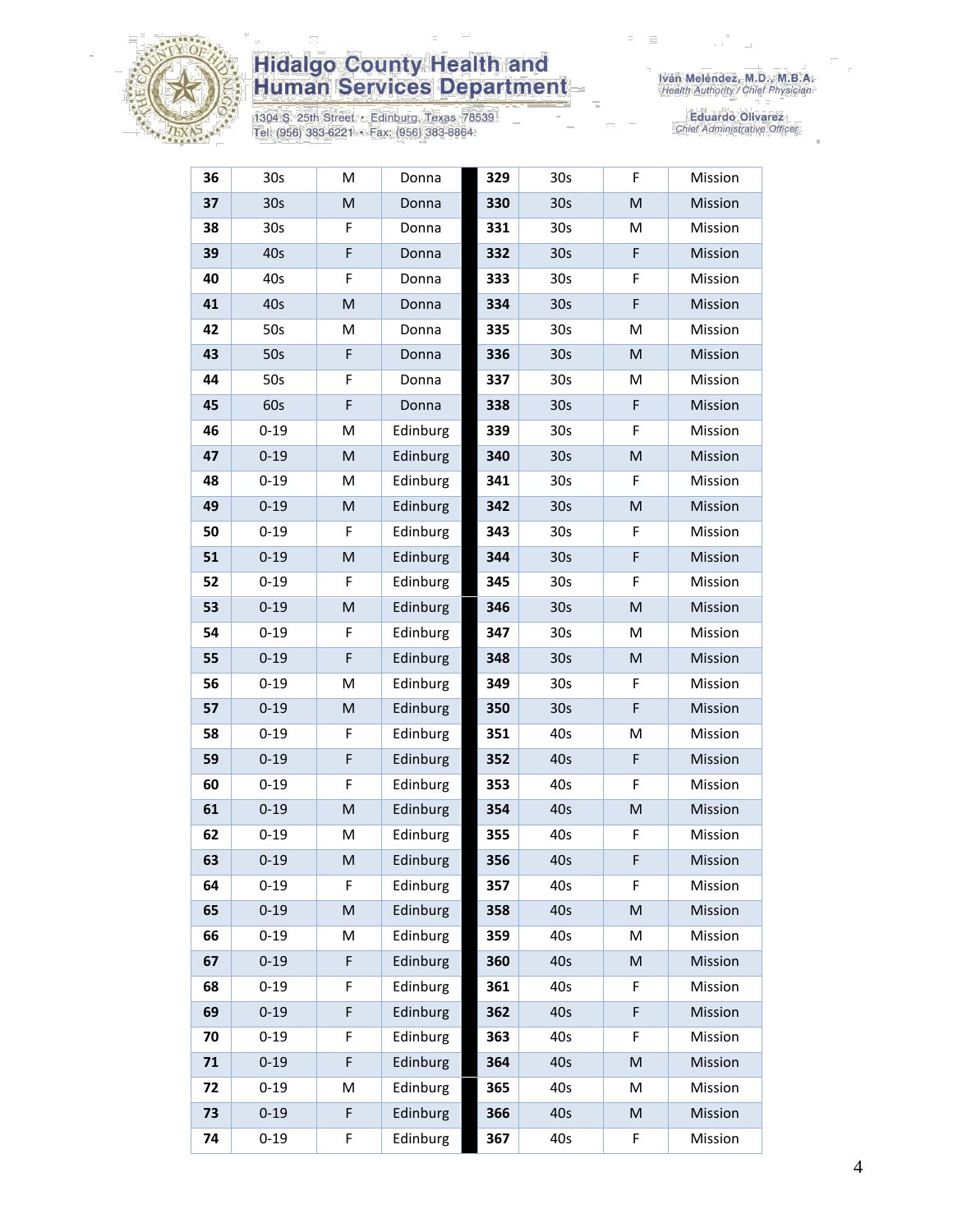

1304 S. 25th Street • Edinburg, Texas 78539<br>Tel: (956) 383-6221 • Fax: (956) 383-8864

| 75  | $0 - 19$        | ${\sf M}$                                                                                                  | Edinburg | 368 | 40s   | M         | Mission |
|-----|-----------------|------------------------------------------------------------------------------------------------------------|----------|-----|-------|-----------|---------|
| 76  | 20s             | F                                                                                                          | Edinburg | 369 | 40s   | F         | Mission |
| 77  | 20s             | F                                                                                                          | Edinburg | 370 | 40s   | F         | Mission |
| 78  | 20s             | F                                                                                                          | Edinburg | 371 | 40s   | F         | Mission |
| 79  | 20s             | $\mathsf{M}% _{T}=\mathsf{M}_{T}\!\left( a,b\right) ,\ \mathsf{M}_{T}=\mathsf{M}_{T}\!\left( a,b\right) ,$ | Edinburg | 372 | 40s   | F         | Mission |
| 80  | 20s             | M                                                                                                          | Edinburg | 373 | 40s   | F         | Mission |
| 81  | 20s             | ${\sf M}$                                                                                                  | Edinburg | 374 | 40s   | M         | Mission |
| 82  | 30 <sub>s</sub> | F                                                                                                          | Edinburg | 375 | 40s   | F         | Mission |
| 83  | 30 <sub>s</sub> | M                                                                                                          | Edinburg | 376 | 50s   | F         | Mission |
| 84  | 30 <sub>s</sub> | F                                                                                                          | Edinburg | 377 | 50s   | F         | Mission |
| 85  | 30 <sub>s</sub> | F                                                                                                          | Edinburg | 378 | 50s   | M         | Mission |
| 86  | 30 <sub>s</sub> | M                                                                                                          | Edinburg | 379 | 50s   | F         | Mission |
| 87  | 30s             | ${\sf M}$                                                                                                  | Edinburg | 380 | 50s   | F         | Mission |
| 88  | 30s             | F                                                                                                          | Edinburg | 381 | 50s   | F         | Mission |
| 89  | 30 <sub>s</sub> | M                                                                                                          | Edinburg | 382 | 50s   | M         | Mission |
| 90  | 30 <sub>s</sub> | M                                                                                                          | Edinburg | 383 | 50s   | M         | Mission |
| 91  | 30 <sub>s</sub> | M                                                                                                          | Edinburg | 384 | 50s   | F         | Mission |
| 92  | 30 <sub>s</sub> | F                                                                                                          | Edinburg | 385 | 50s   | F         | Mission |
| 93  | 30s             | F                                                                                                          | Edinburg | 386 | 50s   | ${\sf M}$ | Mission |
| 94  | 40s             | F                                                                                                          | Edinburg | 387 | 50s   | M         | Mission |
| 95  | 40s             | F                                                                                                          | Edinburg | 388 | 50s   | F         | Mission |
| 96  | 40s             | F                                                                                                          | Edinburg | 389 | 50s   | F         | Mission |
| 97  | 40s             | F                                                                                                          | Edinburg | 390 | 50s   | ${\sf M}$ | Mission |
| 98  | 40s             | F                                                                                                          | Edinburg | 391 | 50s   | F         | Mission |
| 99  | 50s             | F                                                                                                          | Edinburg | 392 | 50s   | F         | Mission |
| 100 | 50s             | F                                                                                                          | Edinburg | 393 | 50s   | F         | Mission |
| 101 | 50s             | ${\sf M}$                                                                                                  | Edinburg | 394 | 50s   | F         | Mission |
| 102 | 50s             | F                                                                                                          | Edinburg | 395 | 50s   | F         | Mission |
| 103 | 50s             | M                                                                                                          | Edinburg | 396 | 50s   | M         | Mission |
| 104 | 50s             | F                                                                                                          | Edinburg | 397 | 50s   | F         | Mission |
| 105 | 50s             | F                                                                                                          | Edinburg | 398 | 50s   | M         | Mission |
| 106 | 60s             | M                                                                                                          | Edinburg | 399 | 50s   | M         | Mission |
| 107 | 60s             | F                                                                                                          | Edinburg | 400 | 50s   | F         | Mission |
| 108 | 60s             | M                                                                                                          | Edinburg | 401 | 60s   | F         | Mission |
| 109 | 60s             | F                                                                                                          | Edinburg | 402 | 60s   | M         | Mission |
| 110 | 60s             | F                                                                                                          | Edinburg | 403 | 60s   | M         | Mission |
| 111 | 60s             | ${\sf M}$                                                                                                  | Edinburg | 404 | 60s   | M         | Mission |
| 112 | $70+$           | F                                                                                                          | Edinburg | 405 | 60s   | M         | Mission |
| 113 | $70+$           | ${\sf M}$                                                                                                  | Edinburg | 406 | $70+$ | M         | Mission |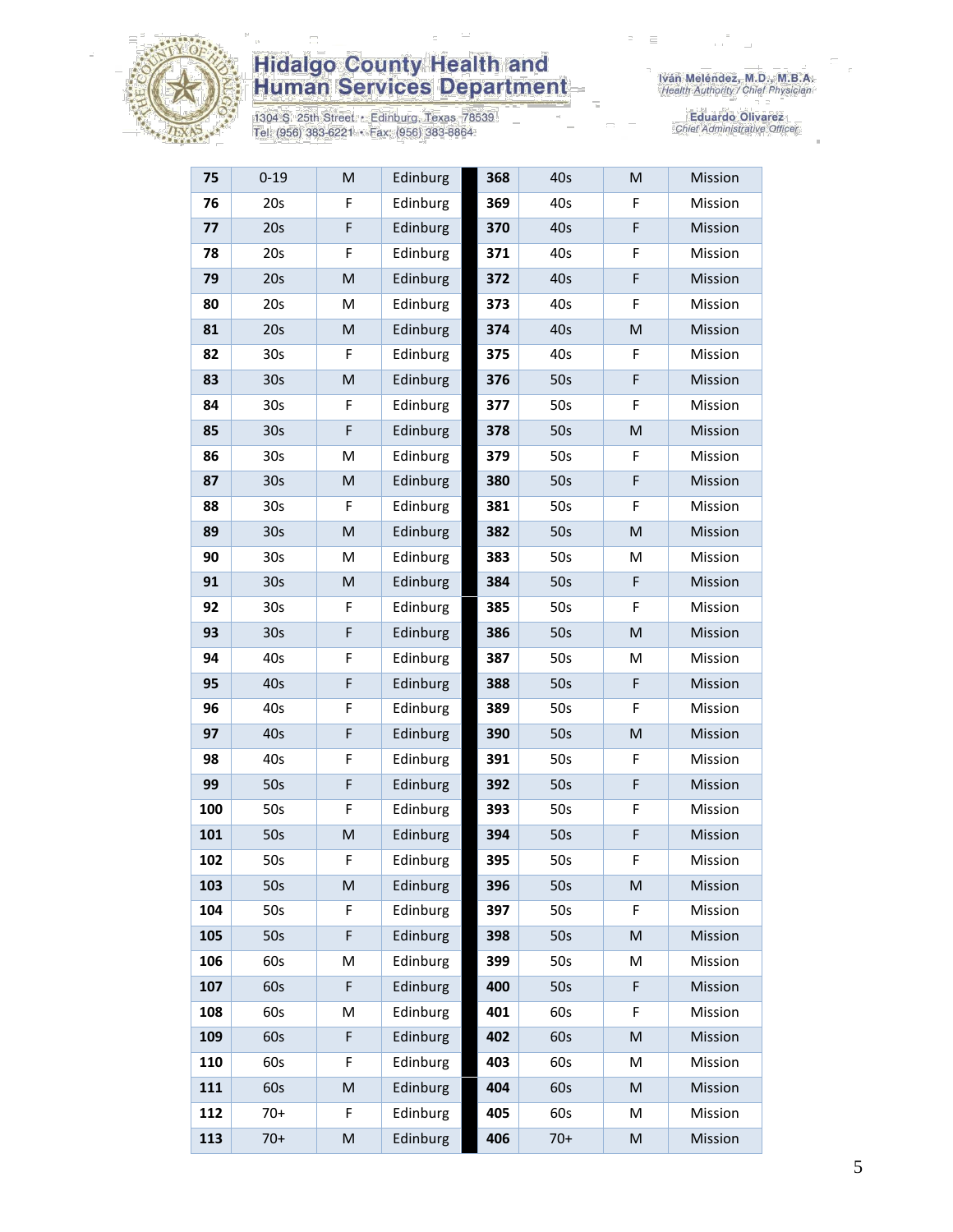

1304 S. 25th Street • Edinburg, Texas 78539<br>Tel: (956) 383-6221 • Fax: (956) 383-8864

| 114 | $70+$           | F           | Edinburg | 407 | $70+$           | F         | Mission |
|-----|-----------------|-------------|----------|-----|-----------------|-----------|---------|
| 115 | $70+$           | M           | Edinburg | 408 | $70+$           | ${\sf M}$ | Mission |
| 116 | $70+$           | F           | Edinburg | 409 | $70+$           | F         | Mission |
| 117 | $0 - 19$        | F           | Hidalgo  | 410 | $70+$           | F         | Mission |
| 118 | $0 - 19$        | F           | Hidalgo  | 411 | $70+$           | F         | Mission |
| 119 | $0 - 19$        | F           | Hidalgo  | 412 | $70+$           | F         | Mission |
| 120 | $0 - 19$        | F           | Hidalgo  | 413 | $70+$           | F         | Mission |
| 121 | $0 - 19$        | ${\sf M}$   | Hidalgo  | 414 | $0 - 19$        | M         | Pharr   |
| 122 | 20s             | F           | Hidalgo  | 415 | $0 - 19$        | F         | Pharr   |
| 123 | 30 <sub>s</sub> | M           | Hidalgo  | 416 | $0 - 19$        | F         | Pharr   |
| 124 | 40s             | F           | Hidalgo  | 417 | $0 - 19$        | F         | Pharr   |
| 125 | $0 - 19$        | F           | McAllen  | 418 | $0 - 19$        | F         | Pharr   |
| 126 | $0 - 19$        | M           | McAllen  | 419 | $0 - 19$        | F         | Pharr   |
| 127 | $0 - 19$        | $\mathsf F$ | McAllen  | 420 | $0 - 19$        | M         | Pharr   |
| 128 | $0 - 19$        | M           | McAllen  | 421 | $0 - 19$        | F         | Pharr   |
| 129 | $0 - 19$        | M           | McAllen  | 422 | $0 - 19$        | F         | Pharr   |
| 130 | $0 - 19$        | F           | McAllen  | 423 | $0 - 19$        | F         | Pharr   |
| 131 | $0 - 19$        | F           | McAllen  | 424 | $0 - 19$        | M         | Pharr   |
| 132 | $0 - 19$        | F           | McAllen  | 425 | $0 - 19$        | M         | Pharr   |
| 133 | $0 - 19$        | F           | McAllen  | 426 | $0 - 19$        | F         | Pharr   |
| 134 | $0 - 19$        | F           | McAllen  | 427 | $0 - 19$        | F         | Pharr   |
| 135 | $0 - 19$        | ${\sf M}$   | McAllen  | 428 | $0 - 19$        | F         | Pharr   |
| 136 | $0 - 19$        | M           | McAllen  | 429 | $0 - 19$        | F         | Pharr   |
| 137 | $0 - 19$        | M           | McAllen  | 430 | $0 - 19$        | M         | Pharr   |
| 138 | $0 - 19$        | M           | McAllen  | 431 | 20s             | F         | Pharr   |
| 139 | $0 - 19$        | ${\sf M}$   | McAllen  | 432 | 20s             | F         | Pharr   |
| 140 | $0 - 19$        | M           | McAllen  | 433 | 20s             | M         | Pharr   |
| 141 | $0 - 19$        | F           | McAllen  | 434 | 30 <sub>s</sub> | M         | Pharr   |
| 142 | $0 - 19$        | M           | McAllen  | 435 | 40s             | F         | Pharr   |
| 143 | $0 - 19$        | F           | McAllen  | 436 | 40s             | F         | Pharr   |
| 144 | $0 - 19$        | M           | McAllen  | 437 | 40s             | F         | Pharr   |
| 145 | $0 - 19$        | F           | McAllen  | 438 | 40s             | F         | Pharr   |
| 146 | $0 - 19$        | М           | McAllen  | 439 | 40s             | F         | Pharr   |
| 147 | $0 - 19$        | F           | McAllen  | 440 | 50s             | F         | Pharr   |
| 148 | $0 - 19$        | М           | McAllen  | 441 | 50s             | M         | Pharr   |
| 149 | $0 - 19$        | F           | McAllen  | 442 | 60s             | F         | Pharr   |
| 150 | $0 - 19$        | U           | McAllen  | 443 | $70+$           | F         | Pharr   |
| 151 | $0 - 19$        | F           | McAllen  | 444 | $70+$           | M         | Pharr   |
| 152 | $0 - 19$        | M           | McAllen  | 445 | $70+$           | M         | Pharr   |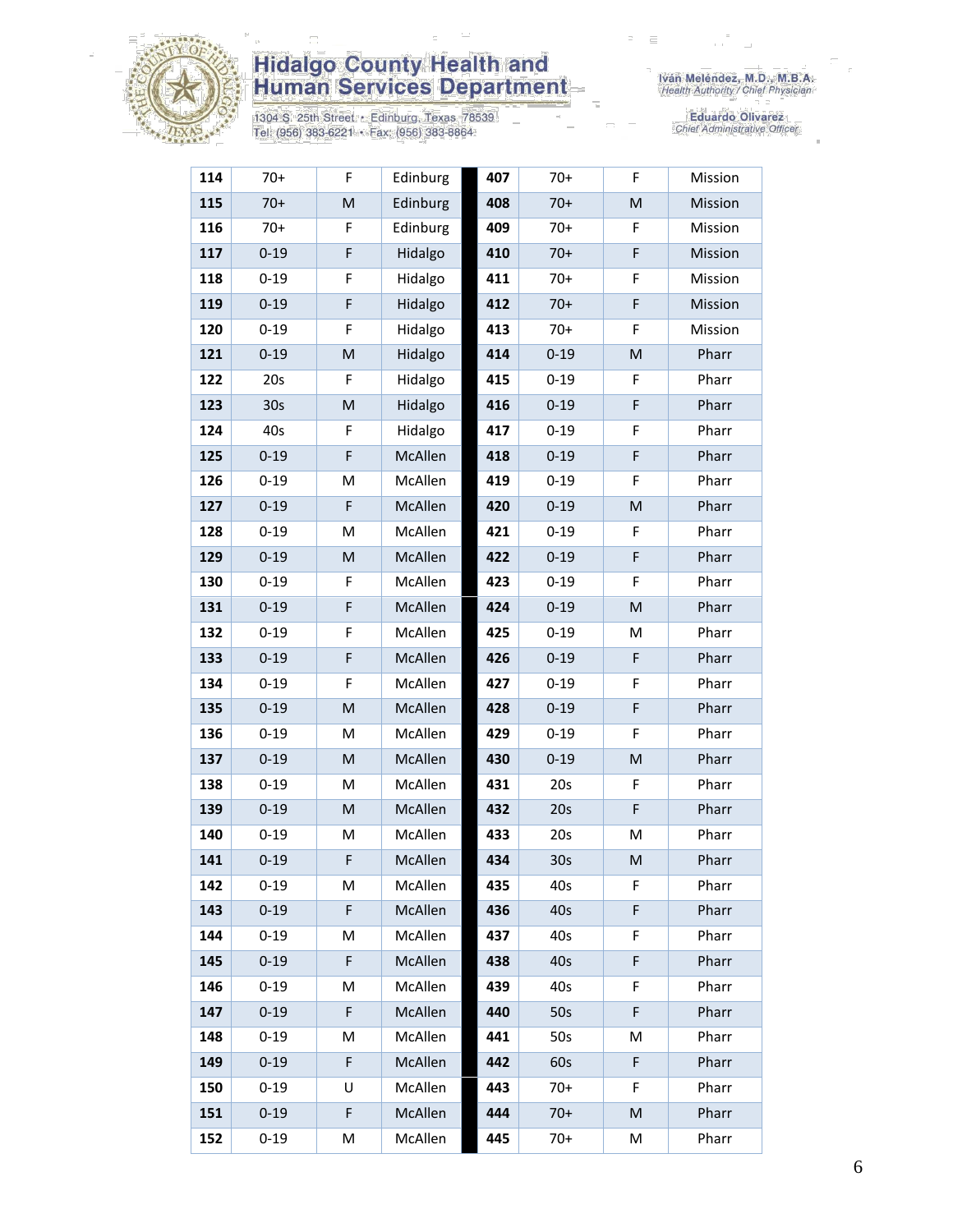

1304 S. 25th Street • Edinburg, Texas 78539<br>Tel: (956) 383-6221 • Fax: (956) 383-8864

| 153 | $0 - 19$        | M | McAllen | 446 | $70+$           | М | Pharr       |
|-----|-----------------|---|---------|-----|-----------------|---|-------------|
| 154 | $0 - 19$        | M | McAllen | 447 | $70+$           | F | Pharr       |
| 155 | $0 - 19$        | F | McAllen | 448 | $70+$           | M | Pharr       |
| 156 | 20s             | М | McAllen | 449 | $70+$           | F | Pharr       |
| 157 | 20s             | M | McAllen | 450 | $70+$           | F | Pharr       |
| 158 | 20s             | F | McAllen | 451 | $70+$           | м | Pharr       |
| 159 | 20s             | F | McAllen | 452 | $0 - 19$        | M | San Juan    |
| 160 | 20s             | Μ | McAllen | 453 | $0 - 19$        | F | San Juan    |
| 161 | 20s             | M | McAllen | 454 | $0 - 19$        | M | San Juan    |
| 162 | 20s             | F | McAllen | 455 | $0 - 19$        | F | San Juan    |
| 163 | 20s             | F | McAllen | 456 | $0 - 19$        | M | San Juan    |
| 164 | 20s             | М | McAllen | 457 | $0 - 19$        | м | San Juan    |
| 165 | 20s             | M | McAllen | 458 | $0 - 19$        | F | San Juan    |
| 166 | 20s             | М | McAllen | 459 | $0 - 19$        | F | San Juan    |
| 167 | 30 <sub>s</sub> | F | McAllen | 460 | $0 - 19$        | F | San Juan    |
| 168 | 30s             | F | McAllen | 461 | $0 - 19$        | M | San Juan    |
| 169 | 30 <sub>s</sub> | M | McAllen | 462 | $0 - 19$        | M | San Juan    |
| 170 | 30s             | F | McAllen | 463 | $0 - 19$        | м | San Juan    |
| 171 | 30 <sub>s</sub> | F | McAllen | 464 | 20s             | M | San Juan    |
| 172 | 30 <sub>s</sub> | M | McAllen | 465 | 30 <sub>s</sub> | M | San Juan    |
| 173 | 30 <sub>s</sub> | F | McAllen | 466 | 30 <sub>s</sub> | F | San Juan    |
| 174 | 30 <sub>s</sub> | M | McAllen | 467 | 30s             | м | San Juan    |
| 175 | 30 <sub>s</sub> | F | McAllen | 468 | 50s             | M | San Juan    |
| 176 | 30s             | M | McAllen | 469 | 50s             | F | San Juan    |
| 177 | 30 <sub>s</sub> | F | McAllen | 470 | 60s             | F | San Juan    |
| 178 | 30 <sub>s</sub> | м | McAllen | 471 | $70+$           | F | San Juan    |
| 179 | 40s             | F | McAllen | 472 | $70+$           | M | San Juan    |
| 180 | 40s             | М | McAllen | 473 | $70+$           | F | San Juan    |
| 181 | 40s             | F | McAllen | 474 | $0 - 19$        | M | Undisclosed |
| 182 | 40s             | М | McAllen | 475 | $0 - 19$        | F | Undisclosed |
| 183 | 40s             | M | McAllen | 476 | $0 - 19$        | M | Undisclosed |
| 184 | 40s             | F | McAllen | 477 | $0 - 19$        | M | Undisclosed |
| 185 | 40s             | F | McAllen | 478 | $0 - 19$        | F | Undisclosed |
| 186 | 40s             | М | McAllen | 479 | $0 - 19$        | F | Undisclosed |
| 187 | 40s             | F | McAllen | 480 | $0 - 19$        | M | Undisclosed |
| 188 | 50s             | F | McAllen | 481 | $0 - 19$        | M | Undisclosed |
| 189 | 50s             | M | McAllen | 482 | $0 - 19$        | M | Undisclosed |
| 190 | 50s             | F | McAllen | 483 | $0 - 19$        | M | Undisclosed |
| 191 | 50s             | M | McAllen | 484 | $0 - 19$        | M | Undisclosed |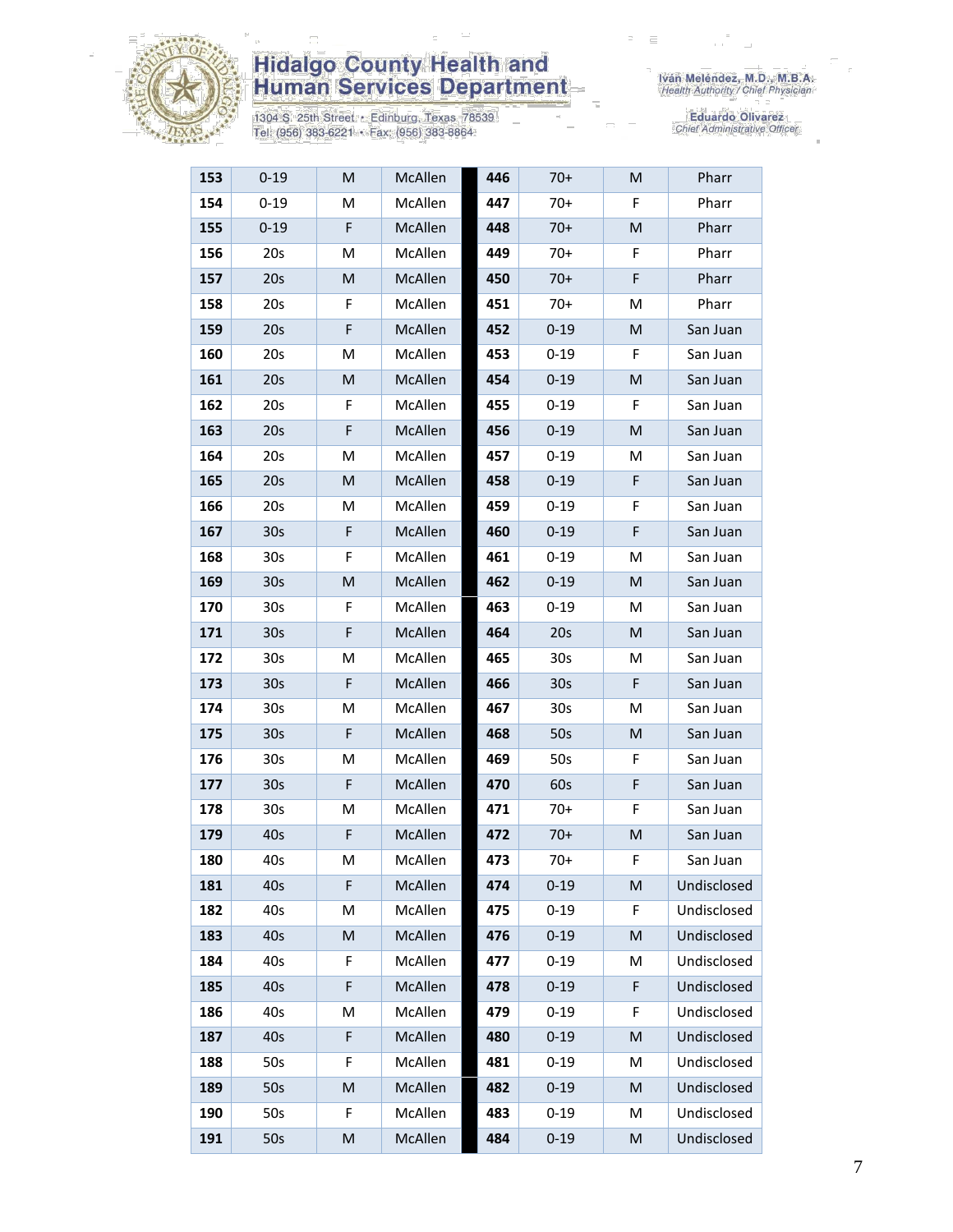

1304 S. 25th Street • Edinburg, Texas 78539<br>Tel: (956) 383-6221 • Fax: (956) 383-8864

Iván Meléndez, M.D., M.B.A.<br>Health Authority / Chief Physician

| 192 | 50s      | M  | McAllen  | 485 | $0 - 19$        | M | Undisclosed |
|-----|----------|----|----------|-----|-----------------|---|-------------|
| 193 | 50s      | F  | McAllen  | 486 | $0 - 19$        | M | Undisclosed |
| 194 | 50s      | M  | McAllen  | 487 | $0 - 19$        | М | Undisclosed |
| 195 | 50s      | F  | McAllen  | 488 | $0 - 19$        | M | Undisclosed |
| 196 | 50s      | F  | McAllen  | 489 | $0 - 19$        | M | Undisclosed |
| 197 | 50s      | M  | McAllen  | 490 | $0 - 19$        | F | Undisclosed |
| 198 | 50s      | F. | McAllen  | 491 | $0 - 19$        | F | Undisclosed |
| 199 | 60s      | M  | McAllen  | 492 | $0 - 19$        | F | Undisclosed |
| 200 | 60s      | F  | McAllen  | 493 | $0 - 19$        | F | Undisclosed |
| 201 | 60s      | F  | McAllen  | 494 | $0 - 19$        | M | Undisclosed |
| 202 | 60s      | F  | McAllen  | 495 | $0 - 19$        | F | Undisclosed |
| 203 | 60s      | F  | McAllen  | 496 | $0 - 19$        | F | Undisclosed |
| 204 | 60s      | F  | McAllen  | 497 | 20s             | M | Undisclosed |
| 205 | $70+$    | M  | McAllen  | 498 | 20s             | F | Undisclosed |
| 206 | $70+$    | F  | McAllen  | 499 | 20s             | F | Undisclosed |
| 207 | $70+$    | M  | McAllen  | 500 | 20s             | M | Undisclosed |
| 208 | $70+$    | M  | McAllen  | 501 | 20s             | M | Undisclosed |
| 209 | $70+$    | M  | McAllen  | 502 | 20s             | F | Undisclosed |
| 210 | $70+$    | F  | McAllen  | 503 | 20s             | F | Undisclosed |
| 211 | $70+$    | M  | McAllen  | 504 | 20s             | F | Undisclosed |
| 212 | $0 - 19$ | F  | Mercedes | 505 | 20s             | M | Undisclosed |
| 213 | $0 - 19$ | F  | Mercedes | 506 | 30 <sub>s</sub> | F | Undisclosed |
| 214 | 40s      | F  | Mercedes | 507 | 30s             | M | Undisclosed |
| 215 | 40s      | F  | Mercedes | 508 | 30 <sub>s</sub> | F | Undisclosed |
| 216 | 40s      | F  | Mercedes | 509 | 30 <sub>s</sub> | F | Undisclosed |
| 217 | 40s      | M  | Mercedes | 510 | 30 <sub>s</sub> | M | Undisclosed |
| 218 | 50s      | M  | Mercedes | 511 | 30s             | M | Undisclosed |
| 219 | $0 - 19$ | M  | Mission  | 512 | 30 <sub>s</sub> | F | Undisclosed |
| 220 | $0 - 19$ | F  | Mission  | 513 | 30 <sub>s</sub> | F | Undisclosed |
| 221 | $0 - 19$ | M  | Mission  | 514 | 30 <sub>s</sub> | F | Undisclosed |
| 222 | $0 - 19$ | F  | Mission  | 515 | 30 <sub>s</sub> | M | Undisclosed |
| 223 | $0 - 19$ | F  | Mission  | 516 | 40s             | M | Undisclosed |
| 224 | $0 - 19$ | F  | Mission  | 517 | 40s             | F | Undisclosed |
| 225 | $0 - 19$ | F  | Mission  | 518 | 40s             | F | Undisclosed |
| 226 | $0 - 19$ | F  | Mission  | 519 | 40s             | M | Undisclosed |
| 227 | $0 - 19$ | F  | Mission  | 520 | 40s             | M | Undisclosed |
| 228 | $0 - 19$ | M  | Mission  | 521 | 40s             | F | Undisclosed |
| 229 | $0 - 19$ | F  | Mission  | 522 | 40s             | M | Undisclosed |
| 230 | $0 - 19$ | M  | Mission  | 523 | 50s             | F | Undisclosed |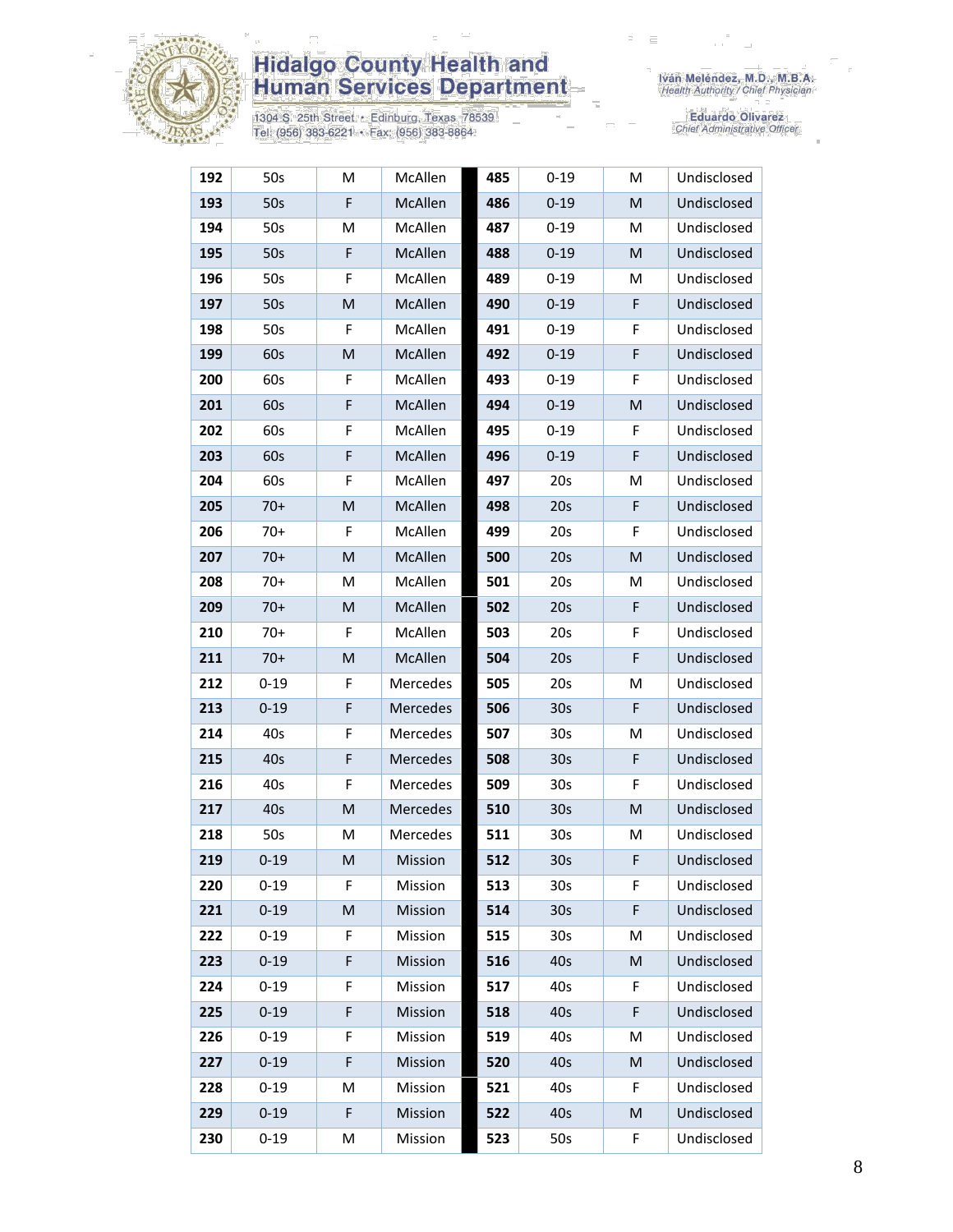

1304 S. 25th Street • Edinburg, Texas 78539<br>Tel: (956) 383-6221 • Fax: (956) 383-8864

| 231 | $0 - 19$ | F | Mission | 524 | 50s             | M | Undisclosed |
|-----|----------|---|---------|-----|-----------------|---|-------------|
| 232 | $0 - 19$ | F | Mission | 525 | 50s             | F | Undisclosed |
| 233 | $0 - 19$ | M | Mission | 526 | 50s             | F | Undisclosed |
| 234 | $0 - 19$ | F | Mission | 527 | 50s             | F | Undisclosed |
| 235 | $0 - 19$ | M | Mission | 528 | 50s             | F | Undisclosed |
| 236 | $0 - 19$ | F | Mission | 529 | 60s             | M | Undisclosed |
| 237 | $0 - 19$ | M | Mission | 530 | 60s             | F | Undisclosed |
| 238 | $0 - 19$ | F | Mission | 531 | 60s             | M | Undisclosed |
| 239 | $0 - 19$ | M | Mission | 532 | 60s             | F | Undisclosed |
| 240 | $0 - 19$ | M | Mission | 533 | 60s             | M | Undisclosed |
| 241 | $0 - 19$ | M | Mission | 534 | 60s             | F | Undisclosed |
| 242 | $0 - 19$ | F | Mission | 535 | $70+$           | M | Undisclosed |
| 243 | $0 - 19$ | F | Mission | 536 | $70+$           | M | Undisclosed |
| 244 | $0 - 19$ | F | Mission | 537 | $70+$           | F | Undisclosed |
| 245 | $0 - 19$ | M | Mission | 538 | $70+$           | M | Undisclosed |
| 246 | $0 - 19$ | F | Mission | 539 | $70+$           | M | Undisclosed |
| 247 | $0 - 19$ | F | Mission | 540 | $70+$           | M | Undisclosed |
| 248 | $0 - 19$ | M | Mission | 541 | $70+$           | M | Undisclosed |
| 249 | $0 - 19$ | M | Mission | 542 | $70+$           | F | Undisclosed |
| 250 | $0 - 19$ | M | Mission | 543 | $70+$           | F | Undisclosed |
| 251 | $0 - 19$ | F | Mission | 544 | $70+$           | M | Undisclosed |
| 252 | $0 - 19$ | M | Mission | 545 | $70+$           | M | Undisclosed |
| 253 | $0 - 19$ | M | Mission | 546 | $0 - 19$        | M | Weslaco     |
| 254 | $0 - 19$ | F | Mission | 547 | $0 - 19$        | F | Weslaco     |
| 255 | $0 - 19$ | F | Mission | 548 | $0 - 19$        | F | Weslaco     |
| 256 | $0 - 19$ | F | Mission | 549 | $0 - 19$        | F | Weslaco     |
| 257 | $0 - 19$ | F | Mission | 550 | $0 - 19$        | F | Weslaco     |
| 258 | $0 - 19$ | M | Mission | 551 | $0 - 19$        | M | Weslaco     |
| 259 | $0 - 19$ | F | Mission | 552 | $0 - 19$        | M | Weslaco     |
| 260 | $0 - 19$ | F | Mission | 553 | $0 - 19$        | M | Weslaco     |
| 261 | $0 - 19$ | M | Mission | 554 | $0 - 19$        | F | Weslaco     |
| 262 | $0 - 19$ | M | Mission | 555 | $0 - 19$        | F | Weslaco     |
| 263 | $0 - 19$ | F | Mission | 556 | $0 - 19$        | F | Weslaco     |
| 264 | $0 - 19$ | Μ | Mission | 557 | $0 - 19$        | F | Weslaco     |
| 265 | $0 - 19$ | M | Mission | 558 | 20s             | F | Weslaco     |
| 266 | $0 - 19$ | F | Mission | 559 | 20s             | м | Weslaco     |
| 267 | $0 - 19$ | F | Mission | 560 | 20s             | F | Weslaco     |
| 268 | $0 - 19$ | М | Mission | 561 | 30 <sub>s</sub> | F | Weslaco     |
| 269 | $0 - 19$ | F | Mission | 562 | 30 <sub>s</sub> | F | Weslaco     |